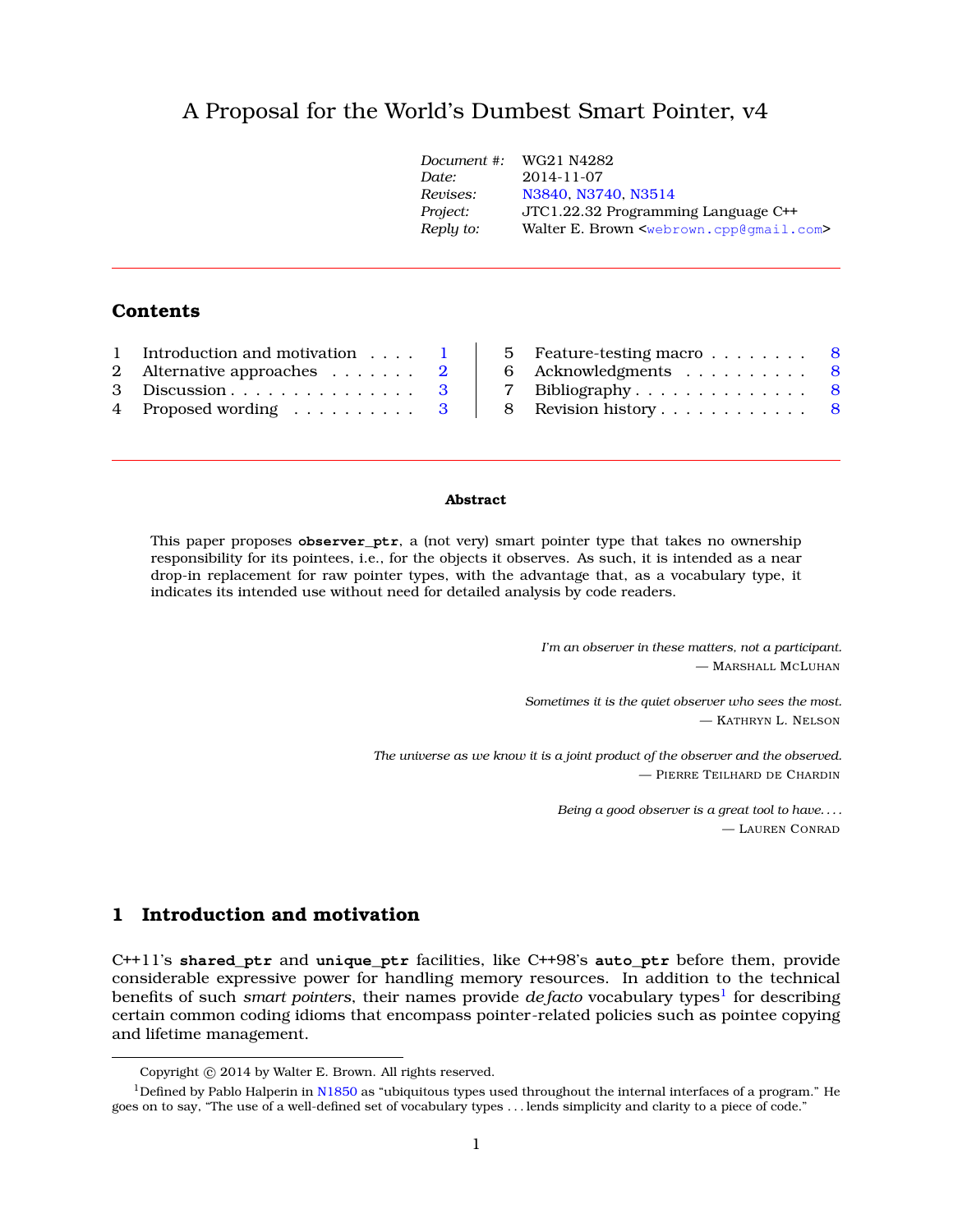As another example, consider  $\mathsf{boost}::\mathsf{optional,}^2$  $\mathsf{boost}::\mathsf{optional,}^2$  which provides a pointer-like interface to access underlying (possibly uninitialized) values. Dave Abrahams characterizes<sup>[3](#page-1-2)</sup> "the fundamental semantics of **optional** [as] identical to those of a (non-polymorphic) **clone\_ptr**." Thus **optional** provides vocabulary for another common coding idiom in which bare pointers have been historically used.

Code that predates or otherwise avoids such smart pointers generally relies on C++'s native pointers for its memory management and allied needs, and so makes little or no coding use of any kind of standard descriptive vocabulary. As a result, it has often proven to be very challenging and time-consuming for a programmer to inspect code in order to discern the use to which any specific bare pointer is put, even if that use has no management role at all. As Loïc A. Joly observed, $^4$  $^4$  "it is not easy to disambiguate a **T\*** pointer that is only observing the data. . . . Even if it would just serve for documentation, having a dedicated type would have some value I think." Our experience leads us to agree with this assessment.

### <span id="page-1-0"></span>**2 Alternative approaches**

Responding to Joly's above-cited comment, Howard Hinnant presented<sup>[5](#page-1-4)</sup> the following (lightly reformatted, excerpted) C++11 code to demonstrate one candidate mechanism for achieving Joly's objective:

```
1 struct do_nothing
2 \quad \{3 template <class T>
4 void operator ()(T*) \{\,\}; // do nothing
5 };
7 template <class T>
8 using non owning ptr = unique ptr<T, do nothing>;
```
At first glance, this certainly seems a reasonable approach. However, on further reflection, the copy semantics of these **non\_owning\_ptr<>** types seem subtly wrong for non-owning pointers (i.e., for pointers that behave strictly as observers): while the aliased underlying **unique\_ptr** is (movable but) not copyable, we believe that an observer should be freely copyable to another observer object of the same or compatible type. Joly appears to concur with this view, stating<sup>[6](#page-1-5)</sup> that "**non\_owning\_ptr** should be CopyConstructible and Assignable."

Later in the same thread, Howard Hinnant shared<sup>[7](#page-1-6)</sup> his personal preference: "I use raw pointers for non-owning relationships. And I actually \*like\* them. And I don't find them difficult or error prone." While this assessment from an acknowledged expert (with concurrence from others<sup>[8](#page-1-7)</sup>) is tempting, it seems most applicable when developing new code. However, we have found that a bare pointer is at such a low level of abstraction<sup>[9](#page-1-8)</sup> that it can mean any one of quite a number of possibilities, especially when working with legacy code (e.g., when trying to divine its intent or trying to interoperate with it).

- <span id="page-1-4"></span><sup>5</sup> Reflector message c++std-lib-31596.
- <span id="page-1-5"></span><sup>6</sup> Reflector message c++std-lib-31725.
- <span id="page-1-7"></span><span id="page-1-6"></span><sup>7</sup> Reflector message c++std-lib-31734.

<sup>8</sup>For example, Nevin Liber in c++std-lib-31729 expresses a related preference: "for non-owning situations use references where you can and pointers where you must. . . , and only use smart pointers when dealing with ownership." Other posters shared similar sentiments.

<span id="page-1-8"></span>9 It has been said that bare pointers are to data structures as **goto** is to control structures.

<span id="page-1-1"></span> $^{2}$ [http://www.boost.org/doc/libs/1\\_52\\_0/libs/optional/doc/html/index.html.](http://www.boost.org/doc/libs/1_52_0/libs/optional/doc/html/index.html) See also the accepted-but-later-rescinded C++14 proposal [N3672](http://www.open-std.org/jtc1/sc22/wg21/docs/papers/2013/n3406.html) by Fernando Cacciola and Andrzej Krzemieński.

<span id="page-1-2"></span><sup>3</sup> Reflector message c++std-lib-31692.

<span id="page-1-3"></span><sup>4</sup> Reflector message c++std-lib-31595.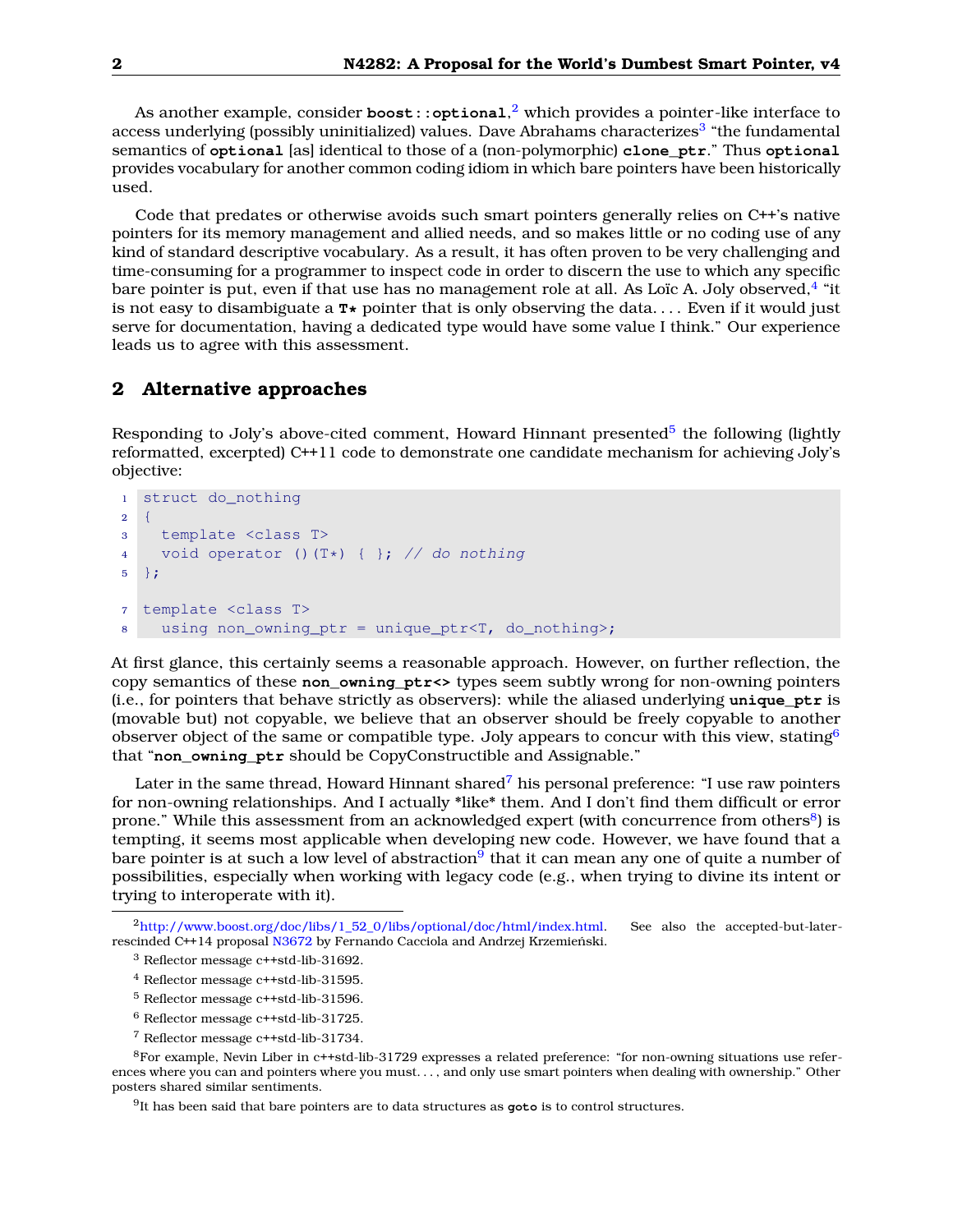Consistent with Bjarne Stroustrup's guideline<sup>[10](#page-2-2)</sup> to "avoid very general types in interfaces," our coding standard has for some time strongly discouraged the use of bare pointers in most public interfaces.<sup>[11](#page-2-3)</sup> However, it seems clear that there is and will continue to be a role for non-owning, observe-only pointers.

As Ville Voutilainen reminded us,  $12$  "we haven't standardized every useful smart pointer yet." We certainly agree; in our experience, it has proven helpful to have a standard vocabulary type with which to document the observe-only behavior via code that can also interoperate with bare pointers. The next section exhibits the essential aspects of **observer\_ptr**, our candidate for the (facetious yet descriptive) title of "World's Dumbest Smart Pointer."

# <span id="page-2-0"></span>**3 Discussion**

Designed as a pointer that takes no formal notice of its pointee's lifetime, this not-very-smart pointer template is intended as a replacement for near-trivial uses of bare/native/raw/builtin/dumb C++ pointers, especially when used to communicate with (say) legacy code that traffics in such pointers. It is, by design, exempt (hence its original working name, **exempt\_ptr**) from any role in managing any pointee, and is thus freely copyable independent of and without regard for its pointee.

It is a design feature that the conversion functions to and from bare pointers are **explicit**. The intent is to help users realize that they should carefully consider their pointee's ownership, even when they intend only to observe, and hence not to participate in a pointee's (*watched object's* ownership.

We have found that such a template provides us a standard vocabulary to denote non-owning pointers, with no need for further comment or other documentation to describe the near-vacuous semantics involved. As a small bonus, this template's c'tors ensure that all instance variables are initialized.

# <span id="page-2-1"></span>**4 Proposed wording**[13](#page-2-5)

### **4.1 Synopsis**

Append the following, in namespace **std**, to [memory.syn]:

```
// 20.8.x, class template observer_ptr
template <class W> class observer_ptr;
template <class W>
  void swap(observer_ptr<W>&, observer_ptr<W>&) noexcept;
template <class W>
  observer_ptr<W> make_observer(W*) noexcept;
// (in)equality operators
template <class W1, class W2>
 bool operator==(observer_ptr<W1>, observer_ptr<W2>);
```
<span id="page-2-2"></span><sup>10</sup>See, for example, his keynote talk "C++11 Style" given 2012-02-02 during the *GoingNative 2012* event held in Redmond, WA, USA. Video and slides at [http://channel9.msdn.com/Events/GoingNative/GoingNative-2012.](http://channel9.msdn.com/Events/GoingNative/GoingNative-2012)

<span id="page-2-3"></span><sup>11</sup>Constructor parameters are a notable exception.

<span id="page-2-5"></span><span id="page-2-4"></span><sup>12</sup> Reflector message c++std-lib-31742.

<sup>&</sup>lt;sup>13</sup>All proposed additions and deletions are relative to the pre-Urbana Working Draft [\[N4140\]](#page-7-4). Editorial notes are displayed against a gray background.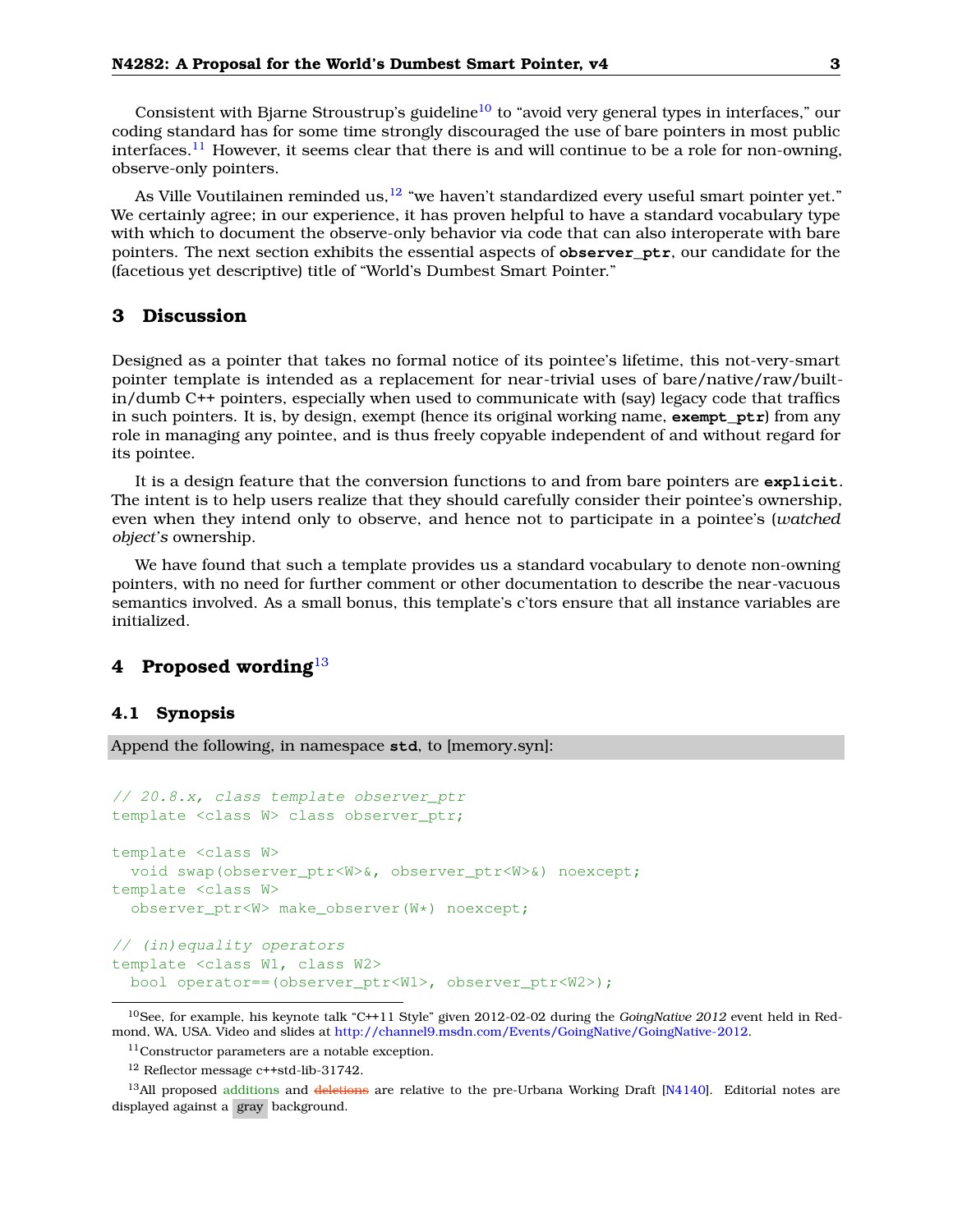```
template <class W1, class W2>
 bool operator!=(observer_ptr<W1>, observer_ptr<W2>);
template <class W>
 bool operator==(observer_ptr<W>, nullptr_t) noexcept;
template <class W>
 bool operator!=(observer_ptr<W>, nullptr_t) noexcept;
template <class W>
 bool operator==(nullptr_t, observer_ptr<W>) noexcept;
template <class W>
 bool operator!=(nullptr_t, observer_ptr<W>) noexcept;
// ordering operators
template <class W1, class W2>
 bool operator<(observer_ptr<W1>, observer_ptr<W2>);
template <class W1, class W2>
 bool operator>(observer_ptr<W1>, observer_ptr<W2>);
template <class W1, class W2>
 bool operator<=(observer_ptr<W1>, observer_ptr<W2>);
template <class W1, class W2>
 bool operator>=(observer_ptr<W1>, observer_ptr<W2>);
// hash support
template <class T> struct hash<observer_ptr<T>>;
```
### **4.2 Class template, etc.**

Create in [smartptr] a new subclause as follows:

#### 20.8.x Non-owning pointers

1 A non-owning pointer, known as an *observer*, is an object *o* that stores a pointer to a second object, *w*. In this context, *w* is known as a *watched* object. [*Note:* There is no watched object when the stored pointer is **nullptr**. —*end note*] An observer takes no responsibility or ownership of any kind for its watched object, if any; in particular, there is no inherent relationship between the lifetimes of *o* and *w*.

2 Specializations of **observer\_ptr** shall meet the requirements of a **CopyConstructible** and **CopyAssignable** type. The template parameter **W** of an **observer\_ptr** shall not be a reference type, but may be an incomplete type.

3 [*Note:* The uses of **observer\_ptr** include clarity of interface specification in new code, and interoperability with pointer-based legacy code. — *end note*]

Following the practice of C++11, another copy of the synopsis above is to be inserted here. However, comments are omitted from this copy.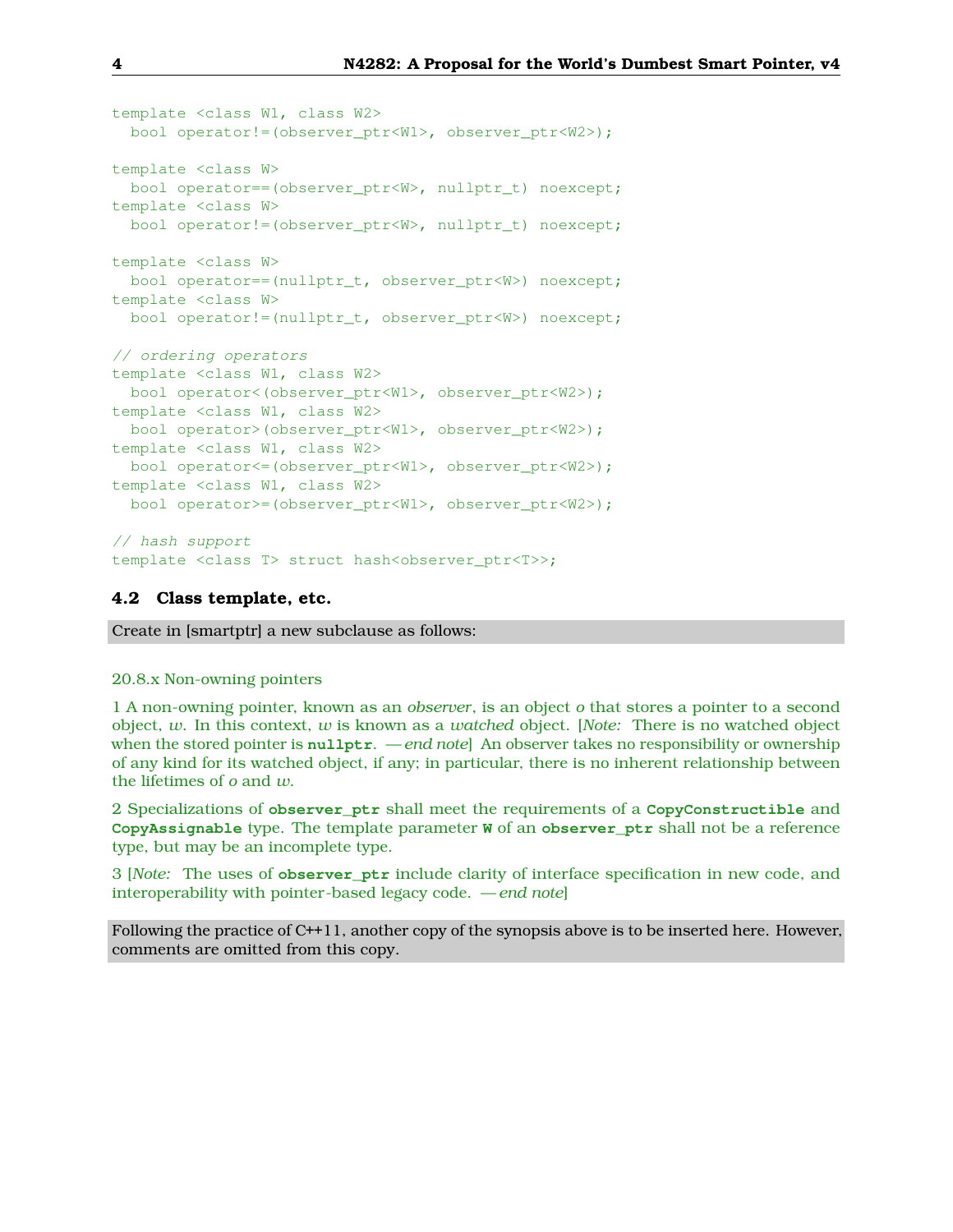```
20.8.x.1 Class template observer_ptr [observer.ptr]
```

```
namespace std {
template <class W> class observer_ptr {
public:
  // publish our template parameter and variations thereof
 using element_type = W;
 using pointer = add\_pointer_t< W>; \qquad \qquad // \text{ exposition-only}using reference = add\_lvalue\_reference_t < W; // exposition-only
  // default c'tor
  constexpr observer_ptr() noexcept;
  // pointer-accepting c'tors
  constexpr observer_ptr(nullptr_t) noexcept;
  constexpr explicit observer_ptr(pointer) noexcept;
  // copying c'tors (in addition to compiler-generated copy c'tor)
  template <class W2> constexpr observer ptr(observer ptr<W2>) noexcept;
  // observers
  constexpr pointer get() const noexcept;
  constexpr reference operator*() const;
  constexpr pointer operator->() const noexcept;
  constexpr explicit operator bool() const noexcept;
  // conversions
  constexpr explicit operator pointer() const noexcept;
 // modifiers
 constexpr pointer release() noexcept;
 constexpr void reset(pointer = nullptr) noexcept;
 constexpr void swap(observer_ptr&) noexcept;
}; // observer_ptr<>
}
```
### 20.8.x.1.1 **observer\_ptr** constructors [observer.ptr.ctor]

constexpr observer ptr() noexcept; constexpr observer\_ptr(nullptr\_t) noexcept;

1 *Effects:* Constructs an **observer\_ptr** object that has no corresponding watched object.

#### 2 *Postconditions:* **get() == nullptr**.

constexpr explicit observer\_ptr(pointer other) noexcept;

#### 3 *Postconditions:* **get() == other**.

template <class W2> constexpr observer\_ptr(observer\_ptr<W2> other) noexcept;

### 4 *Postconditions:* **get() == other.get()**.

5 *Remarks:* This constructor shall not participate in overload resolution unless **W2\*** is convertible to **W\***.

#### 20.8.x.1.3 **observer\_ptr** observers [observer.ptr.obs]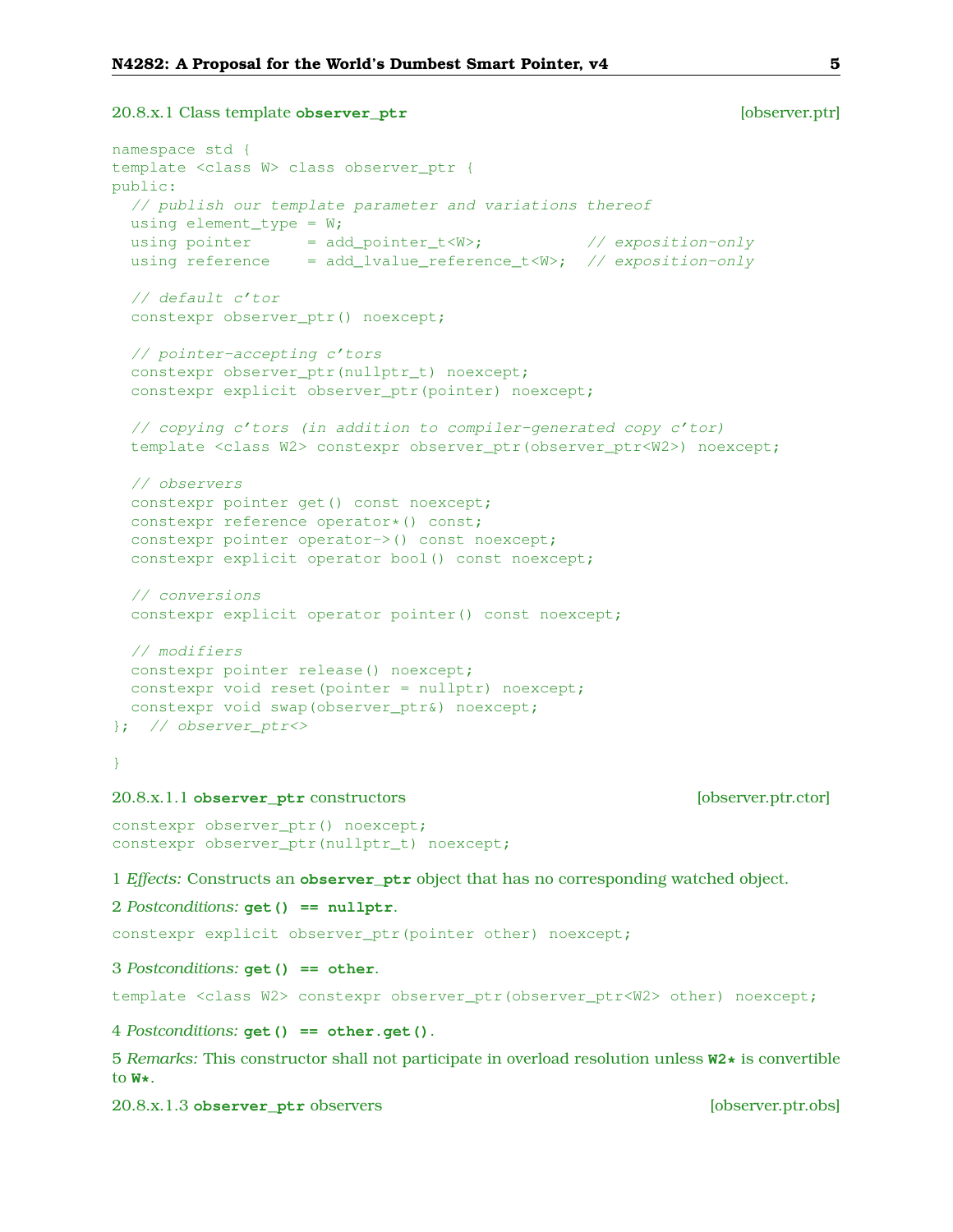```
constexpr pointer get() const noexcept;
1 Returns: The stored pointer.
constexpr reference operator*() const;
2 Requires: get() != nullptr.
3 Returns: *get().
4 Throws: Nothing.
constexpr pointer operator->() const noexcept;
5 Returns: get().
constexpr explicit operator bool() const noexcept;
6 Returns: get() != nullptr.
20.8.x.1.4 observer_ptr conversions [observer.ptr.conv]
constexpr explicit operator pointer() const noexcept;
1 Returns: get().
20.8.x.1.5 observer_ptr modifiers [observer.ptr.mod]
constexpr pointer release() noexcept;
1 Postconditions: get() == nullptr.
2 Returns: The value get() had at the start of the call to release.
constexpr void reset(pointer p = nullptr) noexcept;
3 Postconditions: get() == p.
constexpr void swap(observer_ptr& other) noexcept;
4 Effects: Invokes swap on the stored pointers of *this and other.
20.8.x.1.6 observer_ptr specialized algorithms [observer.ptr.special]
template <class W>
  void swap(observer_ptr<W>& p1, observer_ptr<W>& p2) noexcept;
1 Effects: p1.swap(p2).
template <class W> observer_ptr<W> make_observer(W* p) noexcept;
2 Returns: observer_ptr<W>{p}.
template <class W1, class W2>
 bool operator==(observer_ptr<W1> p1, observer_ptr<W2> p2);
3 Returns: p1.get() == p2.get().
template <class W1, class W2>
 bool operator!=(observer_ptr<W1> p1, observer_ptr<W2> p2);
4 Returns: not (p1 == p2).
```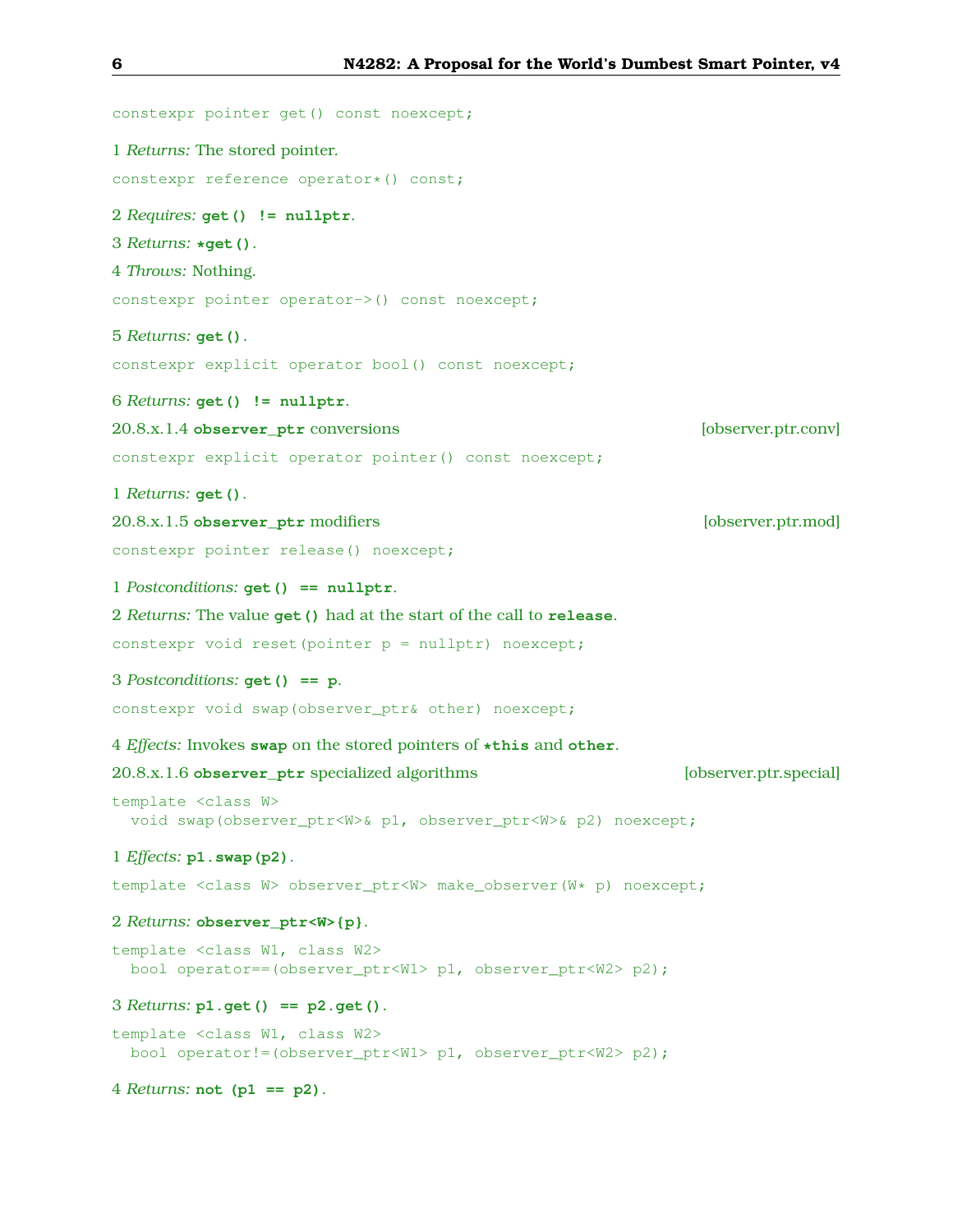```
template <class W>
 bool operator==(observer_ptr<W> p, nullptr_t) noexcept;
template <class W>
 bool operator==(nullptr_t, observer_ptr<W> p) noexcept;
```
#### 5 *Returns:* **not p**.

```
template <class W>
 bool operator!=(observer_ptr<W> p, nullptr_t) noexcept;
template <class W>
 bool operator!=(nullptr_t, observer_ptr<W> p) noexcept;
```
#### 6 *Returns:* **(bool)p**.

```
template <class W1, class W2>
 bool operator<(observer_ptr<W1> p1, observer_ptr<W2> p2);
```
7 *Returns:* **less<W3>()(p1.get(), p2.get())**, where **W3** is the composite pointer type (Clause 5) of **W1\*** and **W2\***.

```
template <class W>
 bool operator>(observer_ptr<W> p1, observer_ptr<W> p2);
```
#### 8 *Returns:* **p2 < p1**.

```
template <class W>
 bool operator<=(observer_ptr<W> p1, observer_ptr<W> p2);
```
### 9 *Returns:* **not (p2 < p1)**.

```
template <class W>
 bool operator>=(observer_ptr<W> p1, observer_ptr<W> p2);
```
### 10 *Returns:* **not (p1 < p2)**.

Append the following new paragraph to [util.smartptr.hash] "Smart pointer hash support"; the proposed wording is a direct analog of existing wording for **shared\_ptr**. (Note to Project Editor: the code snippets throughout the current subclause carefully, but unnecessarily since C++11, avoid adjacent closing angle brackets.)

template <class T> struct hash<observer\_ptr<T>>;